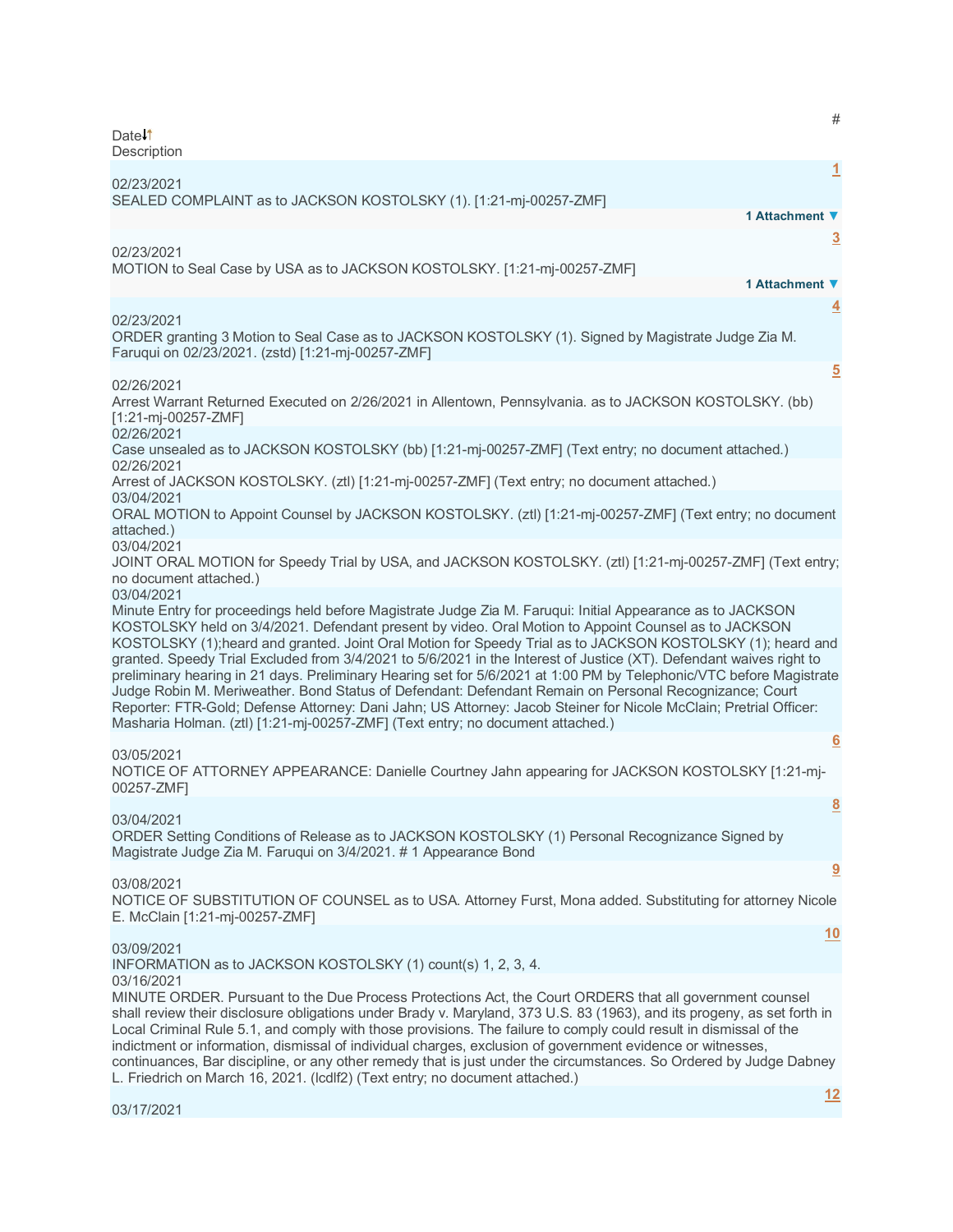# NOTICE of Filing Discovery Correspondence by USA as to JACKSON KOSTOLSKY

### 03/24/2021

NOTICE OF HEARING as to JACKSON KOSTOLSKY. Arraignment and Status Conference set for 3/25/2021 at 2:00 PM via video before Judge Dabney L. Friedrich. (zjch) (Text entry; no document attached.) 03/25/2021 Minute Entry for Status and Arraignment as to JACKSON KOSTOLSKY on Counts 1,2,3,4 held on 3/25/2021 before Judge Dabney L. Friedrich. Speedy Trial Excludable (XT) started 3/25/2021 through 5/25/2021 in the interest of justice. Status Conference set for 5/25/2021 at 10:30 AM in Telephonic/VTC before Judge Dabney L. Friedrich. Bond Status of Defendant: Personal Recognizance; Court Reporter: Sara Wick; Defense Attorney: Danielle Courtney Jahn; US Attorney: Mona Furst; Prob Officer: Christine Schuck. (zjch) (Text entry; no document attached.) **[13](javascript:void(0))** 03/26/2021 Unopposed MOTION for Protective Order Governing Discovery by USA as to JACKSON KOSTOLSKY. **1 Attachment ▼ [14](javascript:void(0))**

# 03/26/2021

NOTICE of Filing Discovery Correspondence by USA as to JACKSON KOSTOLSKY

03/30/2021

ORDER granting the government's 13 Motion for Protective Order as to JACKSON KOSTOLSKY. See text for details. Signed by Judge Dabney L. Friedrich on March 30, 2021. (lcdlf2)

# 03/04/2021

Rule 5(c)(3) Documents Received as to JACKSON KOSTOLSKY from US District Court for the Eastern District of Pennsylvania Case Number 21mj362

## 04/01/2021

Unopposed MOTION for Disclosure of Items Protected by Federal Rule of Criminal Procedure 6(e) and Sealed Materials by USA as to JACKSON KOSTOLSKY. **1 Attachment ▼**

# 04/07/2021

MINUTE ORDER granting the government's 17 Unopposed Motion for an Order to Disclose Items Protected by Federal Rule of Criminal Procedure 6(e) and Sealed Materials. Accordingly, it is ORDERED that the government may provide in discovery materials protected by Federal Rule of Criminal Procedure 6(e) and it may also provide sealed materials, pursuant to the previously entered protective order governing discovery. It is FURTHER ORDERED that this Order shall apply to the disclosure of materials described above to any co-defendants who may later be joined. So Ordered by Judge Dabney L. Friedrich on April 7, 2021. (lcdlf2) (Text entry; no document attached.)

#### 04/14/2021

NOTICE of Filing Discovery Correspondence by USA as to JACKSON KOSTOLSKY

# 05/17/2021

NOTICE of Filing Discovery Correspondence by USA as to JACKSON KOSTOLSKY

# 05/19/2021

MOTION to Continue and, MOTION to Exclude Time Under the Speedy Trial Act by USA as to JACKSON KOSTOLSKY.

#### **1 Attachment ▼**

**1 Attachment ▼**

**1 Attachment ▼**

**1 Attachment ▼**

**1 Attachment ▼**

**[15](javascript:void(0))**

**[16](javascript:void(0))**

**[17](javascript:void(0))**

**[18](javascript:void(0))**

**[19](javascript:void(0))**

**[20](javascript:void(0))**

# 05/25/2021

MINUTE ORDER as to JACKSON KOSTOLSKY. Consistent with the discussion during the status conference held on May 25, 2021, and for the reasons stated--namely, the need for the defense to review voluminous and forthcoming discovery and to determine how best to defend this case, see 18 U.S.C. § 3161(h)(7)(B)(iv)--the Court finds that the "ends of justice outweigh the best interest of the public and the defendant in a speedy trial." 18 U.S.C. § 3161(h)(7)(A). Accordingly, pursuant to the Speedy Trial Act and with the consent of the defendant, the government's 20 Unopposed Motion to Continue and to Exclude Time Under the Speedy Trial Act is granted, and the time from May 25, 2021 through July 28, 2021 shall be excluded in computing the date for a speedy trial in this case. A status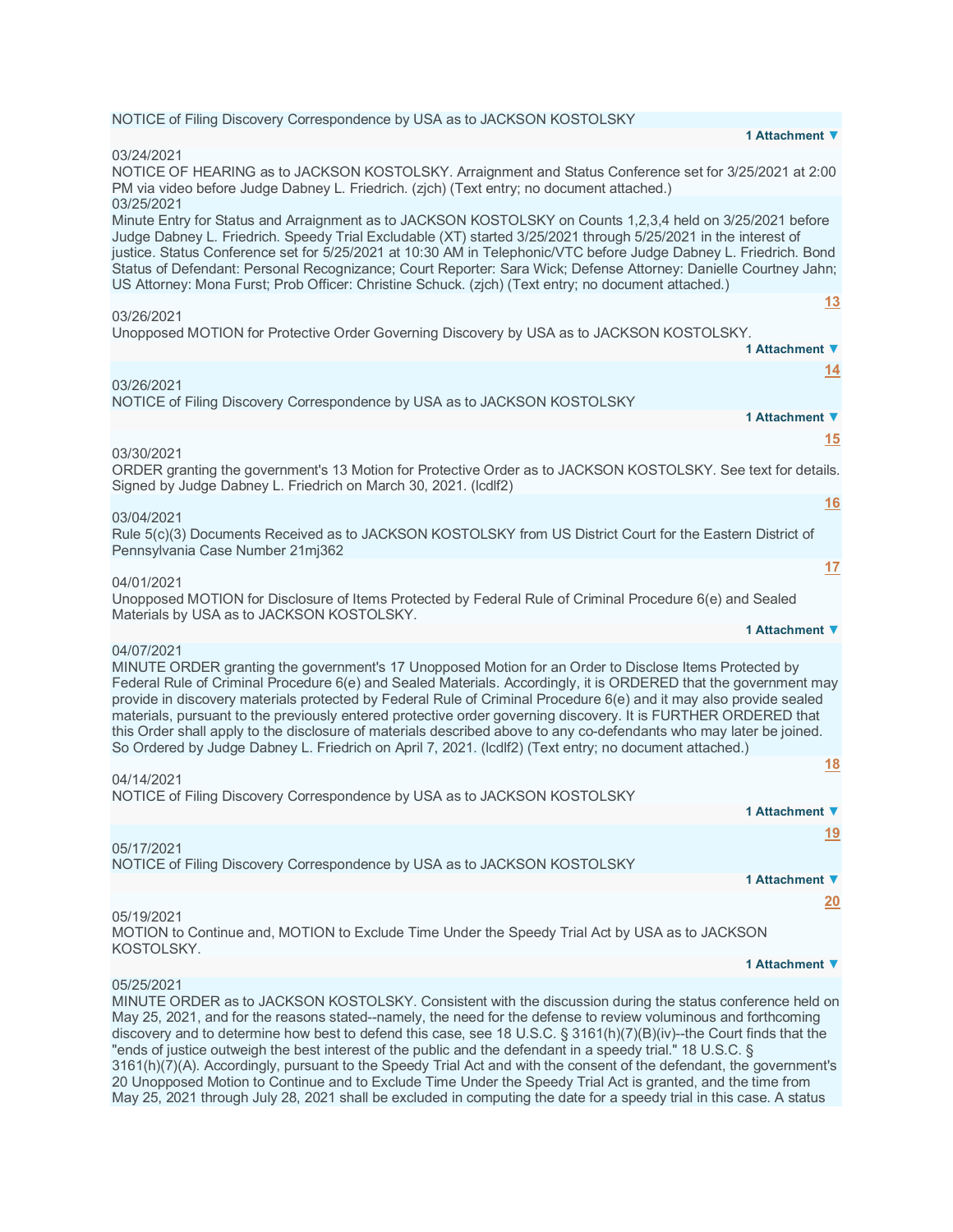| Minute Entry for Status Conference as to JACKSON KOSTOLSKY held on 5/25/2021 before Judge Dabney L.<br>Friedrich. Speedy Trial Excludable (XT) started 5/25/2021 to 7/28/2021 in the interest of justice. Status Conference<br>set for 7/28/2021 at 11:30 AM in Telephonic/VTC before Judge Dabney L. Friedrich. Bond Status of Defendant:<br>Personal Recognizance; Court Reporter: Sara Wick; Defense Attorney: Dani Jahn; US Attorney: Mona Furst.<br>(zich) (Text entry; no document attached.)                                                                                                                                                                                                                                                                                                                                                                                                     |           |
|---------------------------------------------------------------------------------------------------------------------------------------------------------------------------------------------------------------------------------------------------------------------------------------------------------------------------------------------------------------------------------------------------------------------------------------------------------------------------------------------------------------------------------------------------------------------------------------------------------------------------------------------------------------------------------------------------------------------------------------------------------------------------------------------------------------------------------------------------------------------------------------------------------|-----------|
| 07/12/2021                                                                                                                                                                                                                                                                                                                                                                                                                                                                                                                                                                                                                                                                                                                                                                                                                                                                                              | 22        |
| NOTICE of Memorandum Regarding Status of Discovery by USA as to JACKSON KOSTOLSKY                                                                                                                                                                                                                                                                                                                                                                                                                                                                                                                                                                                                                                                                                                                                                                                                                       |           |
| 1 Attachment ▼                                                                                                                                                                                                                                                                                                                                                                                                                                                                                                                                                                                                                                                                                                                                                                                                                                                                                          |           |
|                                                                                                                                                                                                                                                                                                                                                                                                                                                                                                                                                                                                                                                                                                                                                                                                                                                                                                         | <u>23</u> |
| 07/12/2021<br>NOTICE of Amended Memorandum Regarding Status of Discovery by USA as to JACKSON KOSTOLSKY<br>1 Attachment ▼                                                                                                                                                                                                                                                                                                                                                                                                                                                                                                                                                                                                                                                                                                                                                                               |           |
| 07/28/2021                                                                                                                                                                                                                                                                                                                                                                                                                                                                                                                                                                                                                                                                                                                                                                                                                                                                                              |           |
| Minute Entry for Status Conference as to JACKSON KOSTOLSKY held on 7/28/2021 before Judge Dabney L.<br>Friedrich. Speedy Trial Excludable (XT) started 7/28/2021 through 9/28/2021 in the interest of justice. Status<br>Conference set for 9/28/2021 at 11:30 AM via video before Judge Dabney L. Friedrich. Bond Status of Defendant:<br>Personal Recognizance; Court Reporter: Sara Wick; Defense Attorney: Dani Jahn; US Attorney: Mona Furst.<br>(zich) (Text entry; no document attached.)                                                                                                                                                                                                                                                                                                                                                                                                        |           |
| 07/28/2021<br>MINUTE ORDER as to JACKSON KOSTOLSKY. A hearing is scheduled for September 28, 2021 at 11:30 a.m. via<br>videoconference. Consistent with the discussion in the status conference held on July 28, 2021, and for the reasons<br>stated--namely, the need for the defense to review forthcoming discovery and to determine how best to defend this<br>case, see 18 U.S.C. § 3161(h)(7)(B)(iv)--the Court finds that the "ends of justice outweigh the best interest of the<br>public and the defendant in a speedy trial." 18 U.S.C. § 3161(h)(7)(A). Accordingly, pursuant to the Speedy Trial Act<br>and with the consent of the defendant, the time from July 28, 2021 through September 28, 2021 shall be excluded in<br>computing the date for a speedy trial in this case. So Ordered by Judge Dabney L. Friedrich on July 28, 2021.<br>(IcdIf2) (Text entry; no document attached.) |           |
|                                                                                                                                                                                                                                                                                                                                                                                                                                                                                                                                                                                                                                                                                                                                                                                                                                                                                                         | 25        |
| 08/26/2021<br>NOTICE of United States' Memorandum Regarding Status of Discovery as of August 23, 2021 by USA as to<br><b>JACKSON KOSTOLSKY</b>                                                                                                                                                                                                                                                                                                                                                                                                                                                                                                                                                                                                                                                                                                                                                          |           |
|                                                                                                                                                                                                                                                                                                                                                                                                                                                                                                                                                                                                                                                                                                                                                                                                                                                                                                         | 26        |
| 09/16/2021<br>NOTICE of United States' Memorandum Regarding Status of Discovery as of September 14, 2021 by USA as to<br><b>JACKSON KOSTOLSKY</b>                                                                                                                                                                                                                                                                                                                                                                                                                                                                                                                                                                                                                                                                                                                                                       |           |
| 09/20/2021<br>NOTICE OF HEARING as to JACKSON KOSTOLSKY. Plea Agreement Hearing set for 9/28/2021 at 11:30 AM via<br>video before Judge Dabney L. Friedrich. (zjch.) (Text entry; no document attached.)                                                                                                                                                                                                                                                                                                                                                                                                                                                                                                                                                                                                                                                                                                |           |
| 09/28/2021<br>Minute Entry for Plea Agreement Hearing as to JACKSON KOSTOLSKY held on 9/28/2021 before Judge Dabney L.<br>Friedrich. REFERRAL TO PROBATION OFFICE for Presentence Investigation as to JACKSON KOSTOLSKY.<br>GUILTY Plea entered by JACKSON KOSTOLSKY as to Count 4. Sentencing Memorandum due by 12/14/2021.<br>Responses due by 12/17/2021. Sentencing set for 12/21/2021 at 11:00 AM via video before Judge Dabney L.<br>Friedrich. Bond Status of Defendant: Personal Recognizance; Court Reporter: Sara Wick; Defense Attorney: Dani<br>Jahn; US Attorney: Mona Furst. (zjch,) (Text entry; no document attached.)                                                                                                                                                                                                                                                                  |           |
| 09/28/2021<br>PLEA AGREEMENT as to JACKSON KOSTOLSKY (zjch,)                                                                                                                                                                                                                                                                                                                                                                                                                                                                                                                                                                                                                                                                                                                                                                                                                                            | 28        |
| 09/28/2021<br>WAIVER of Trial by Jury as to JACKSON KOSTOLSKY. Approved by Judge Dabney L. Friedrich on 9/28/2021.<br>(zjch)                                                                                                                                                                                                                                                                                                                                                                                                                                                                                                                                                                                                                                                                                                                                                                            | 29        |
|                                                                                                                                                                                                                                                                                                                                                                                                                                                                                                                                                                                                                                                                                                                                                                                                                                                                                                         | 30        |
| 09/28/2021<br>STATEMENT OF OFFENSE by USA, JACKSON KOSTOLSKY as to JACKSON KOSTOLSKY (zjch.)                                                                                                                                                                                                                                                                                                                                                                                                                                                                                                                                                                                                                                                                                                                                                                                                            |           |
|                                                                                                                                                                                                                                                                                                                                                                                                                                                                                                                                                                                                                                                                                                                                                                                                                                                                                                         | 31        |
| 09/28/2021                                                                                                                                                                                                                                                                                                                                                                                                                                                                                                                                                                                                                                                                                                                                                                                                                                                                                              |           |

conference is set for July 28, 2021 at 11:30 a.m. via videoconference. So Ordered by Judge Dabney L. Friedrich on

May 25, 2021. (lcdlf2) (Text entry; no document attached.)

05/25/2021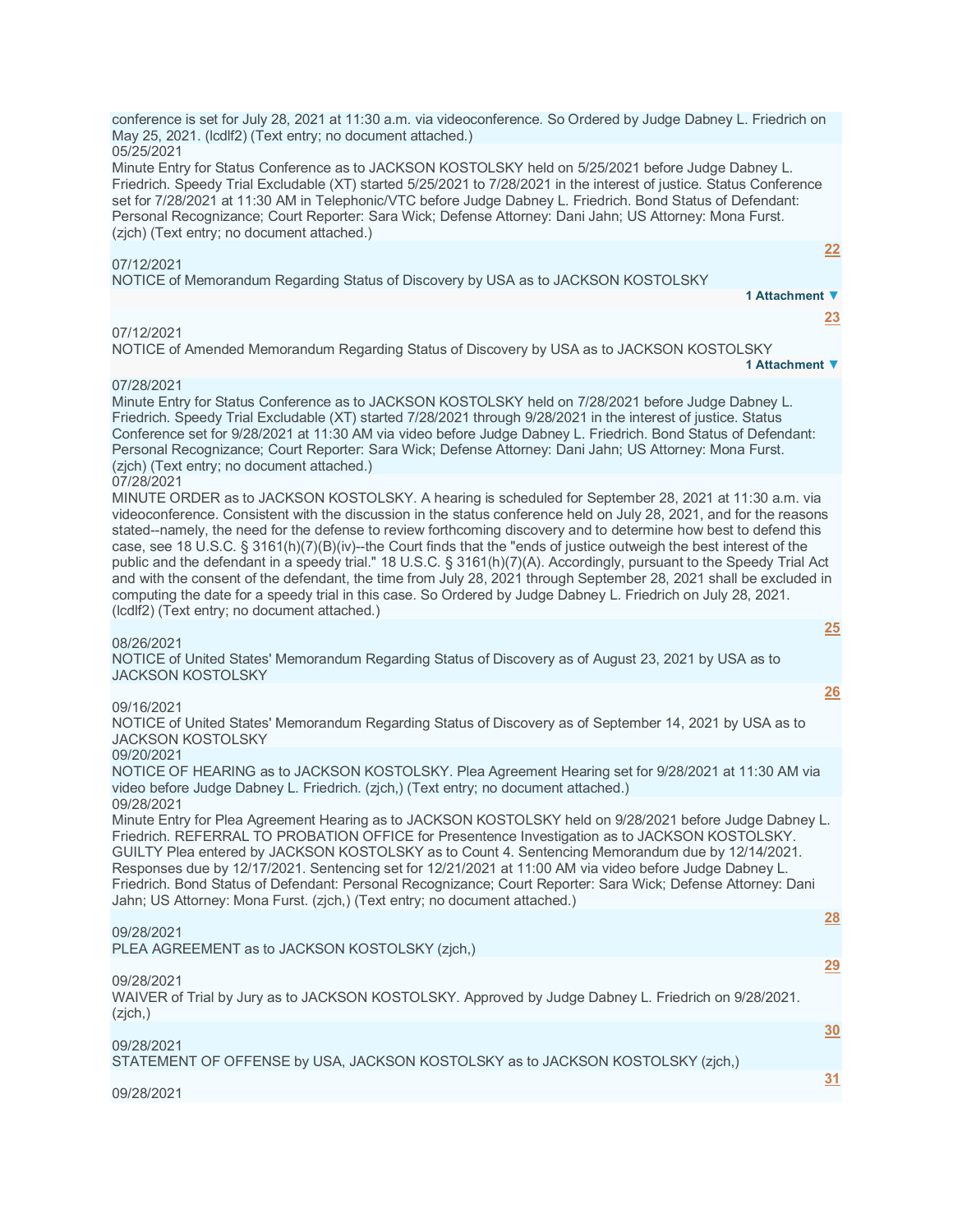| ENTERED IN ERROR.STATEMENT OF OFFENSE by USA, JACKSON KOSTOLSKY as to JACKSON<br>KOSTOLSKY (zjch,) Modified on 9/29/2021 DUPLICATE FILING(zjch,).                                                                                                                                                                                                                                                                                                                                                                                                                                                                                                                                                                                                               |
|-----------------------------------------------------------------------------------------------------------------------------------------------------------------------------------------------------------------------------------------------------------------------------------------------------------------------------------------------------------------------------------------------------------------------------------------------------------------------------------------------------------------------------------------------------------------------------------------------------------------------------------------------------------------------------------------------------------------------------------------------------------------|
| 32<br>09/28/2021<br>ENTERED IN ERROR.PLEA AGREEMENT as to JACKSON KOSTOLSKY (zjch,) Modified on 9/29/2021.<br>DUPLICATE FILING (zjch,).                                                                                                                                                                                                                                                                                                                                                                                                                                                                                                                                                                                                                         |
| 33<br>09/30/2021                                                                                                                                                                                                                                                                                                                                                                                                                                                                                                                                                                                                                                                                                                                                                |
| NOTICE of Filing Discovery Correspondence by USA as to JACKSON KOSTOLSKY<br>2 Attachments ▼                                                                                                                                                                                                                                                                                                                                                                                                                                                                                                                                                                                                                                                                     |
| $\overline{34}$<br>11/06/2021<br>NOTICE of United States' Memorandum Regarding Status of Discovery as of October 21, 2021 by USA as to<br><b>JACKSON KOSTOLSKY</b>                                                                                                                                                                                                                                                                                                                                                                                                                                                                                                                                                                                              |
| 35<br>11/06/2021<br>NOTICE of United States' Memorandum Regarding Status of Discovery as of November 5, 2021 by USA as to<br><b>JACKSON KOSTOLSKY</b>                                                                                                                                                                                                                                                                                                                                                                                                                                                                                                                                                                                                           |
| 12/07/2021<br>MINUTE ORDER as to JACKSON KOSTOLSKY. Under 18 U.S.C. § 3553(a), the Court is required, among other<br>things, to consider "the need to avoid unwarranted sentencing disparities among defendants with similar records who<br>have been found guilty of similar conduct." 18 U.S.C. § 3553(a)(6). Accordingly, each party shall include in its<br>forthcoming sentencing memoranda due on December 14, 2021, similar cases in this district or others, if any, that<br>demonstrate that the recommended sentence is "sufficient but not greater than necessary to comply with the<br>purposes [of sentencing]." 18 U.S.C. § 3553(a). So Ordered by Judge Dabney L. Friedrich on December 7, 2021.<br>(IcdIf2) (Text entry; no document attached.) |
| 37<br>12/09/2021                                                                                                                                                                                                                                                                                                                                                                                                                                                                                                                                                                                                                                                                                                                                                |
| NOTICE of Filing of Exhibits Pursuant to Local Criminal Rule 49 and Standing Order 21-28 by USA as to JACKSON<br>KOSTOLSKY                                                                                                                                                                                                                                                                                                                                                                                                                                                                                                                                                                                                                                      |
| 38<br>12/13/2021                                                                                                                                                                                                                                                                                                                                                                                                                                                                                                                                                                                                                                                                                                                                                |
| Unopposed MOTION to Continue Sentencing Hearing, Unopposed MOTION for Extension of Time to File Sentencing<br>Memoranda by JACKSON KOSTOLSKY.                                                                                                                                                                                                                                                                                                                                                                                                                                                                                                                                                                                                                   |
| 1 Attachment ▼                                                                                                                                                                                                                                                                                                                                                                                                                                                                                                                                                                                                                                                                                                                                                  |
| 41<br>12/14/2021<br>SENTENCING MEMORANDUM by USA as to JACKSON KOSTOLSKY                                                                                                                                                                                                                                                                                                                                                                                                                                                                                                                                                                                                                                                                                        |
| 1 Attachment ▼<br>12/14/2021                                                                                                                                                                                                                                                                                                                                                                                                                                                                                                                                                                                                                                                                                                                                    |
| MINUTE ORDER granting the defendant's 38 Unopposed Motion to Continue the Sentencing Hearing and Extend the<br>Deadline for Filing Sentencing Memoranda. The sentencing hearing is set for January 11, 2022 at 11:30 a.m.<br>Sentencing memoranda shall be submitted on or before January 4, 2022. So Ordered by Judge Dabney L. Friedrich<br>on December 14, 2021. (Icdlf2) (Text entry; no document attached.)                                                                                                                                                                                                                                                                                                                                                |
| 12/14/2021<br>Set/Reset Deadlines/Hearings as to JACKSON KOSTOLSKY:Sentencing set for 1/11/2022 at 11:30 AM before<br>Judge Dabney L. Friedrich. Sentencing Memorandum due by 1/4/2022. (zjch.) (Text entry; no document attached.)<br>42                                                                                                                                                                                                                                                                                                                                                                                                                                                                                                                       |
| 01/04/2022<br>SUPPLEMENT by USA as to JACKSON KOSTOLSKY re 41 Sentencing Memorandum Addendum                                                                                                                                                                                                                                                                                                                                                                                                                                                                                                                                                                                                                                                                    |
| <u>43</u>                                                                                                                                                                                                                                                                                                                                                                                                                                                                                                                                                                                                                                                                                                                                                       |
| 01/04/2022<br>SENTENCING MEMORANDUM by JACKSON KOSTOLSKY                                                                                                                                                                                                                                                                                                                                                                                                                                                                                                                                                                                                                                                                                                        |
| 2 Attachments ▼                                                                                                                                                                                                                                                                                                                                                                                                                                                                                                                                                                                                                                                                                                                                                 |
| 01/05/2022<br>NOTICE OF HEARING as to JACKSON KOSTOLSKY. Sentencing set for 1/11/2022 at 2:30 PM via video before<br>Judge Dabney L. Friedrich. (zjch,) (Text entry; no document attached.)                                                                                                                                                                                                                                                                                                                                                                                                                                                                                                                                                                     |
| 01/05/2022<br>MINILITE ORDER To the extent that the government has any video evidence that (1) supports its assertions that the                                                                                                                                                                                                                                                                                                                                                                                                                                                                                                                                                                                                                                 |

MINUTE ORDER. To the extent that the government has any video evidence that (1) supports its assertions that the defendant was tear gassed or shot with a rubber bullet or (2) shows the defendant's entry into the Capitol and any interactions with officers, it shall provide it to the Court on or before January 7, 2022, and shall make it publicly